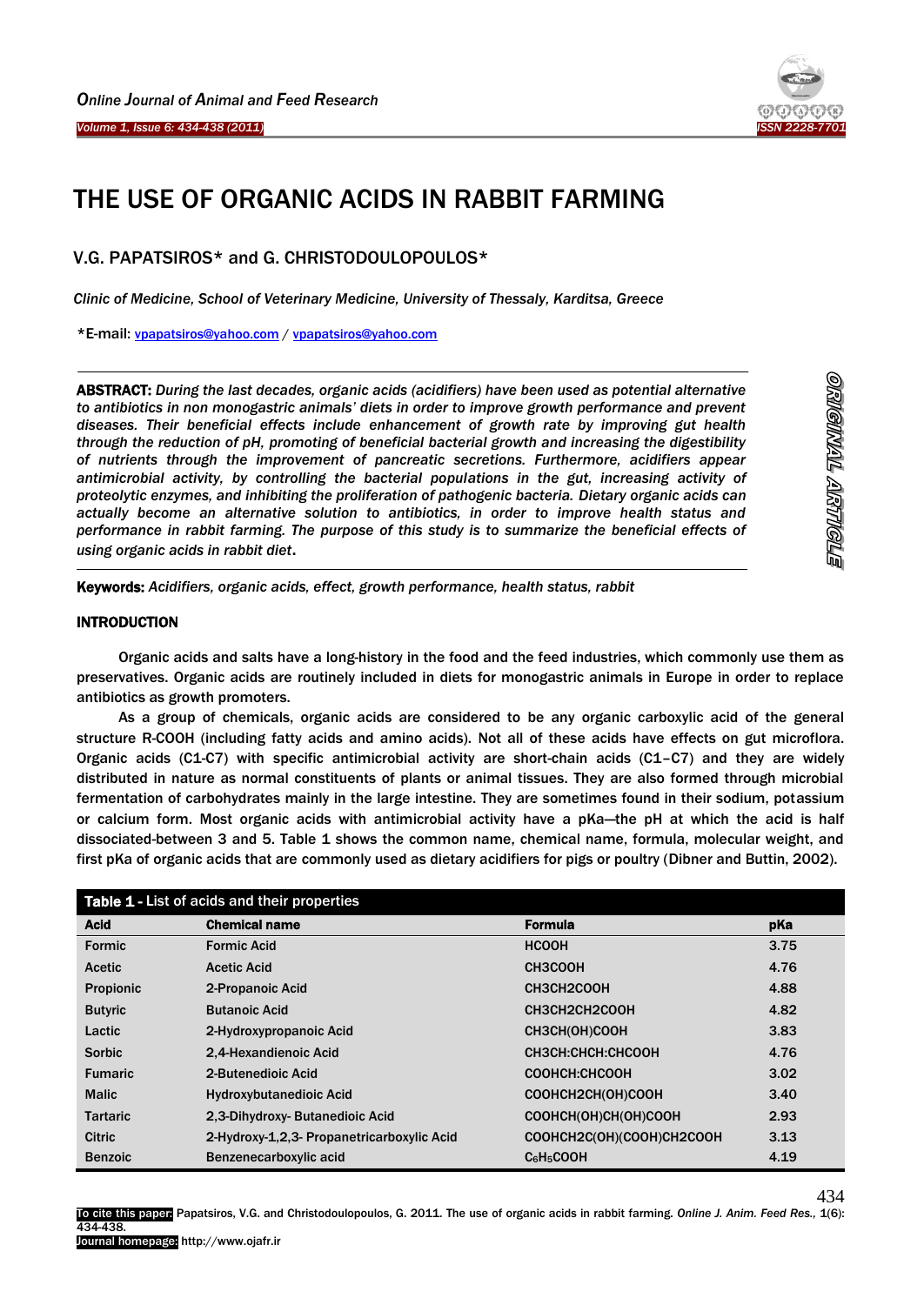#### Organic acids in monogastic animals' diet

Several organic acids have been reported to improve growth performance (eg. increased palatability, feed efficiency, mineral absorption, phytate-P utilization) when they are supplemented in non-ruminant diets (Partanen and Mroz, 1999; Dibner and Buttin, 2002; Boling et al., 2000). In addition, organic acids are believed to have antimicrobial activity and they have suggested for the control intestinal microbial growth (Partanen and Mroz 1999; Davidson, 2001). The antimicrobial activity of organic acids is basically the same, irrespective of acting in food, feed, or gut lumen (Diebold and Eidelsburger, 2006). Most available information about the use of acidifiers in animal feeding is focused on swine and poultry (Partanen and Mroz 1999; Michi et al., 2001; Dibner and Buttin, 2002; Papatsiros et al., 2011).

Several mechanisms through which dietary organic acids may produce beneficial effects on health status and growth performance have been proposed (Partanen and Mroz, 1999; Partanen 2001; Knarreborg et al., 2002, Diebold and Eidelsburger, 2006, Tung et al., 2006) the following appear to be the most prominent:

-Reduction of gastric pH -Reduction of buffering capacity of diets -Increase of proteolytic enzymes activity / Improvement of pancreatic secretions -Stimulating the activity of digestive enzymes -Increase of nutrient digestibility -Promotion of beneficial bacterial growth -Reduced survival of pathogens through the stomach / balancing the microbial population -Direct killing of bacteria -Alterations in the nutrient transport and synthesis within the bacterium -Depolarization of the bacterial membrane Considerable variations in the results of their response due to possible dietary and other factors such as (Partanen and Mroz, 1999; Strauss and Hayler, 2001; Decuypere and Dierick, 2003; Morz 2005): -type and pKa of acid -inclusion rate and dose of supplemented acids -type / composition of diets and their acid-base or buffering capacity -level of intraluminal production of acids in GI tract by inhabiting microflora -feed palatability -intrinsic acid activity -receptors for bacterial colonization on the epithelial villi -maternal immunity by vaccinations against pathogens -hygiene and welfare standards

-age of animals

### Beneficial effects of organic acids on rabbits

The mucosa of the small intestine has a major role in the digestion and absorption of nutrients and represents an important area of defence against antigenic aggressions in young rabbits (Gallois et al., 2005). The use of organic acids appears interesting, even if scientific data concerning their effect on microflora population, mucosal immunity and growth performance are few and often contradictory in rabbits (Falcao et al., 2007). Also the mode of action of these products on caecal microflora is not completely understood, although it is demonstrated that organic acids play a direct action on the bacterial cell integrity (Maertens et al., 2006).

The effects in digestibility and productive performances of the inclusion of organic acids in rabbit nutrition are not clear. Improvements in daily gain have been reported in many studies (Table 2), but no effects were recorded by others (Hollister et al., 1990, Scapinello et al., 2001). In addition, antimicrobial activity of organic acids in rabbits has also been reported (Skřivanová and Marounek, 2002), reducing the damage caused by both Gram– and Gram+ pathogen bacteria (Gardinali et al 2008). In contrast, in other studies testing sodium butyrate (Carraro et al., 2005) and fumaric acid (Scapinello et al., 2001) or formic acid (Skřivanová and Marounek, 2007) no antimicrobial activity was indicated. Combining organic acids with prebiotics (Scapinello et al., 2001) or with probiotics (Michelan et al., 2002) did not significantly improve performances, though mortality was significantly reduced in trial by Hollister et al. (1990).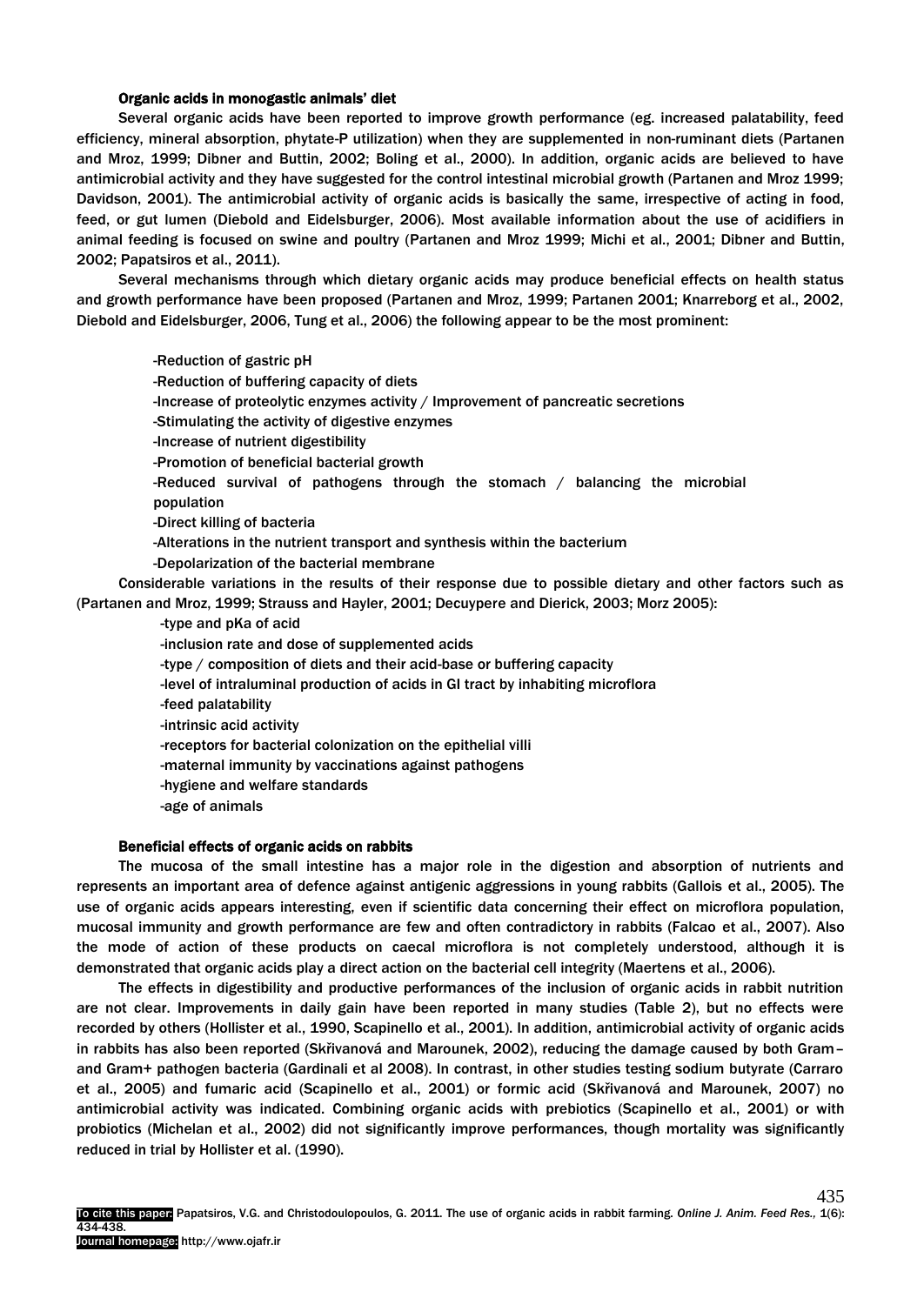| Table 2 - Review of trials' results with organic acids in rabbits |                                                                                                                                                             |                                                                                                                                                                               |  |
|-------------------------------------------------------------------|-------------------------------------------------------------------------------------------------------------------------------------------------------------|-------------------------------------------------------------------------------------------------------------------------------------------------------------------------------|--|
| <b>Trial</b>                                                      | <b>Organic acids</b>                                                                                                                                        | <b>Results</b>                                                                                                                                                                |  |
| Castrovilli, 1991                                                 | fumaric acid $(1.5 \text{ g/kg})$                                                                                                                           | Improvements in daily gain                                                                                                                                                    |  |
| ZiLin et al., 1996                                                | fumaric acid $(1.25 \text{ g/kg})$                                                                                                                          | Improvements in daily gain                                                                                                                                                    |  |
| Hullar et al., 1996                                               | fumaric acid $(3 g/kg)$                                                                                                                                     | Improvements in daily gain                                                                                                                                                    |  |
| El-Kerdawy, 1996                                                  | fumaric acid (0.5%)                                                                                                                                         | Increase of digestibility of crude protein and crude<br>fibre                                                                                                                 |  |
| Hullar et al., 1996                                               | sodium butyrate                                                                                                                                             | Increase of diet digestibility                                                                                                                                                |  |
| Skřivanová and<br>Marounek, 2002                                  | caprylic acid $(5 g/kg)$                                                                                                                                    | Decreased mortality due mainly to Pasteurella<br>multocida, Clostridium perfringens, Bordetella<br>bronchiseptica<br>No significant effect on the growth rate                 |  |
| Abecia et al., 2005                                               | fumaric acid $(5 g/kg$ and 10 $g/kg$ )                                                                                                                      | No significant effect affect the caecal environment.<br>except for a higher concentration of amylolytic<br>bacteria                                                           |  |
| Scapinello et al., 2001<br>Michelan et al., 2002                  | fumaric acid (1,5%)                                                                                                                                         | tended to improve both the daily gain and the feed<br>efficiency, but the differences were not statistically<br>significant                                                   |  |
| Skøivanová and<br>Marounek, 2006                                  | Oil containing caprylic, capric and lauric acid<br>at 60.8, 38.7 and 0.3 g per 100 g of fatty acid<br>methylesters, respectively at 10 g/kg                 | Decreased mortality post-weaning mortality<br>no effect on<br>No significant effect on zootechnical parameters<br>(growth rate, feed intake, daily gain, or carcass<br>yield) |  |
| Cesari et al., 2008                                               | -a blend of formic acid, lactic acid and<br>essential oil originating from rosemary, thyme<br>and cinnamon $(4 g/kg)$<br>-formic and lactic acid $(5 g/kg)$ | stimulated weight gain,<br>increasing also feed conversion rate in the second<br>phase of fattening.                                                                          |  |
| Gardinali et al., 2008                                            | 0.4% mixture of microencapsulated formic<br>and citric acids and essential oil                                                                              | Reduction of the damage of both Gram- and<br>Gram+ pathogen bacteria permitting to obtain a<br>better serum innate response in experimentally<br>infected rabbits             |  |

# **CONCLUSIONS**

During last decades there is growing increase in public awareness about the relationship between the feed medication with antimicrobials in farm animals' diets and the risk of developing cross-resistance of pathogens to antibiotics used in human medicine (Corpet, 1996, Mathew et al., 2007, Hunter et al., 2010). Digestive disorders constitute the main health problem in weaned rabbits and antibiotics are widely used for prevention of infections and as a growth promoter, altering the gut flora, suppressing bacterial catabolism and reducing bacterial fermentation (Pinheiro et al., 2004). Due to consumers' concern about the possibility of drug resistance of pathogenic bacteria, dietary acidifiers can actually become the most common and efficacious alternative solution to antibiotics, in order to improve health status and growth performance of rabbits.

## REFERENCES

- Abecia L, Fondevila M, Balcells J and Belenguer A (2005). Effect of fumaric acid on diet digestibility and the caecal environment of growing rabbits. Journal of Animal Research, 54: 493–498.
- Boling-Frankenbach SD, Snow JL, Parsons CM and Baker DH (2001). The effect of citric acid on the calcium and phosphorus requirements of chicks fed corn-soybean meal diets. Poultry Science, 80: 783–788.
- Cardinali R, Rebollar PG, Dal Bosco A, Cagiola M, Moscati L, Forti K, Mazzone P, Scicutella N, Rutili D, Mugnai C and Castellini C (2008). Effect of dietary supplementation of organic acids and essential oils on immune function and intestinal characteristics of experimentally infected rabbits. In: Proceedings of the 9th World Rabbit Congress, Verona, Italy: pp. 573-578.
- Carraro L, Xiccato G, Trocino A and Radaelli G (2005). Dietary supplementation of butyrate in growing rabbits. Italian Journal of Animal Science, 4: 538-540.

Castrovilli C (1991). Acidification of feeds for fattening rabbits. Riv Conigliocult, 38: 31–34.

- Cesari V, Toschi I, Pisoni AM, Grilli G and Cesari N (2008). Effect of dietary acidification on growth performance and caecal characteristics in rabbits. In: Proceedings of the 9th World Rabbit Congress, Verona Italy: pp. 583-587.
- Corpet DE (1996). Microbiological hazards for humans of antimicrobial growth promoter use in animal production. Veterinary Medical Review*,* 147: 851.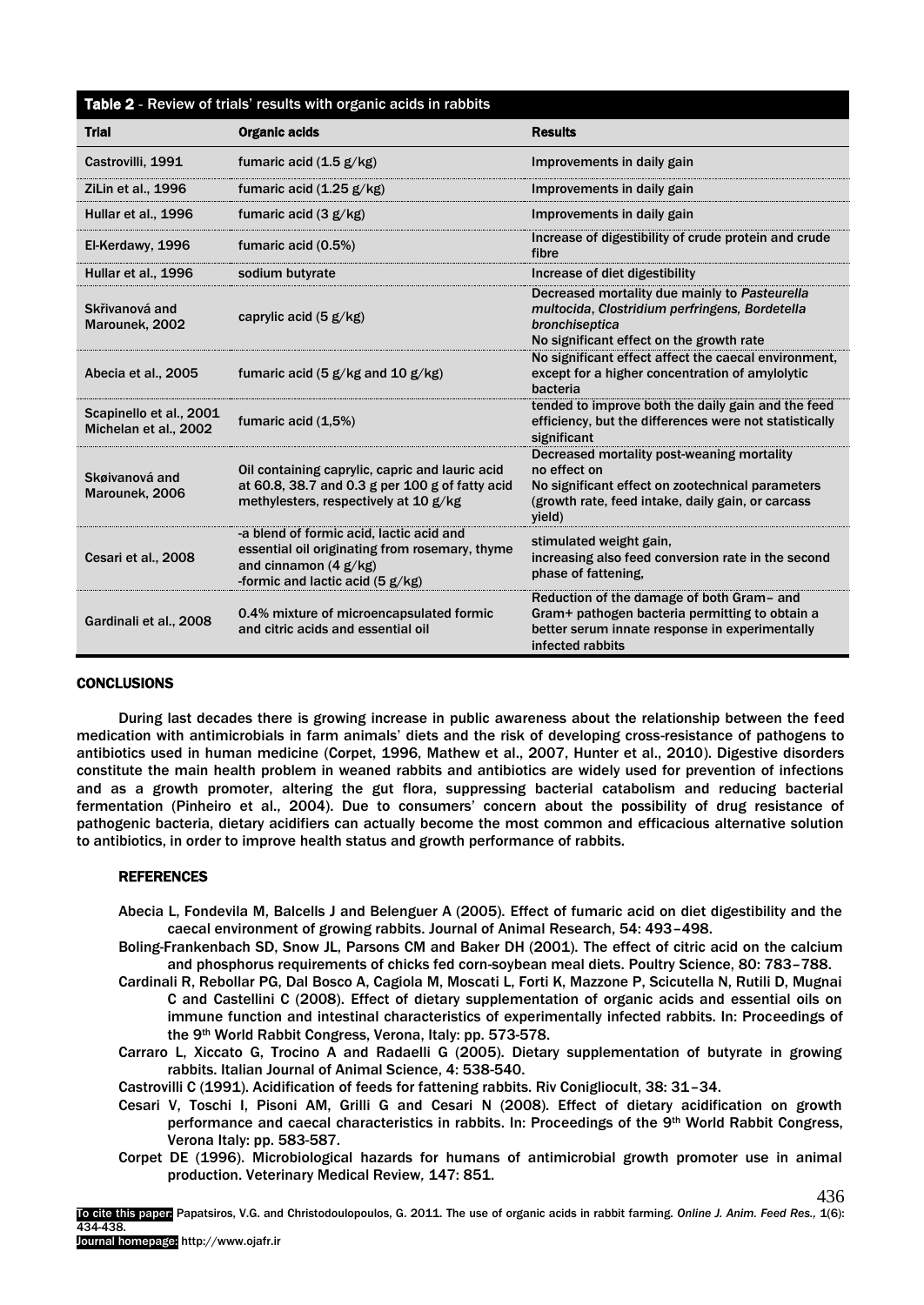- Davidson PM (2001). Chemical preservatives and natural antimicrobial compounds. In: Food Microbiology-Fundamentals and Frontiers (2nd ed). Doyle MP, Beachat LR and Montville TJ (Eds). American Society for Microbiology, Washington, DC: Pp. 593–627.
- Decuypere JA and Dierick NA (2003). The combined use of triacylglycerols containing medium-chain fatty acids and exogenous lipolytic enzymes as an alternative to in-feed antibiotics in piglets: concept, possibilities and limitation. An overview. Nutrition Research Reviews, 16: 193-209.
- Dibner JJ and Buttin P (2002). Use of organic acids as a model to study the impact of gut microflora on nutrition and metabolism. Journal of Applied Poultry Research, 11: 453-463.
- Diebold G and Eidelsburger U (2006). Acidification of diets as an alternative to antibiotic growth promoters. In: Antimicrobial Growth Promoters. Barug D, de Jong J, Kies AK and Verstegen MWA (Eds). Wageningen Academic Publishers, The Netherlands, pp. 311-327.
- El-Kerdawy DMA (1996). Acidified feeds for growing rabbits. Egyptian Journal of Rabbit Science, 6: 143–156.
- Falcao-e-Cunha L, Castro-Solla L, Maertens L, Marounek M, Pinheiro V, Freire J and, Mourao JL (2007). Alternatives to antibiotic growth promoters in rabbit feeding: a review. World Rabbit Science, 15: 127- 140.
- Gallois M, Gidenne T, Forthun-Lamothe L, Le Huerou-Luron I and Lallès JP (2005). An early stimulation of solid feed intake slightly influences the morphological gut maturation in the rabbit. Reproduction Nutrition Development, 45: 109-122.
- Giesting DW and Easter RA (1985). Response of starter pigs to supplementation of corn soybean meal diets with organic acids. Journal of Animal Science, 60: 1288–1294.
- Hollister AG, Cheeke PR, Robinson KL and Patton NM (1990). Effects of dietary probiotics and acidifers on performance of weanling rabbits. Journal of Applied Rabbit Research, 13: 6-9.
- Hullar I, Fekete S, Szigeti G and Bokori J (1996). Sodium butyrate as a natural growth promoter for rabbits. In: Proceedings of the 6<sup>th</sup> World Rabbit Congress, Toulouse, France, vol. 2: pp. 175-179.
- Hunter PA, Dawson S, French GL, Goossens H, Hawkey PM, Kuijper EJ, Nathwani D, Taylor DJ, Teale CJ, Warren RE, Wilcox MH, Woodford N, Wulf MW and Piddock LJV (2010). Antimicrobial-resistant pathogens in animals and man: prescribing, practices and policies. Journal of Antimicrobial Chemotherapy, 65(1): 3-17.
- Knarreborg A, Miquel N, Granli T, and Jensen BB (2002) Establishment and application of an in vitro methodology to study the effects of organic acids on coliform and lactic acid bacteria in the proximal part of the gastrointestinal tract of piglets. Animal Feed Science and Technology, 99: 131–140.
- Maertens L, Falcao-E-Cunha L, Marounek M (2006). Feed additives to reduce the use of antibiotics. In: Recent Advances in Rabbit Sciences. Maertens L and Coudert P (Eds). ILVO, Melle, Belgium: pp. 259-265.
- Mathew AG, Cissell R and, Liamthong S (2007). Antibiotic Resistance in Bacteria Associated with Food Animals: A United States Perspective of Livestock Production. Foodborne Pathogens and Disease, 4 (2): 115-133.
- Michelan AC, Scapinello C, Natali MRM, Furlan AC, Sakaguti ES, Faria HG, Santolin MLR and, Hernandes AB (2002). Utilização de probiotico, ácido orgânico e antibiótico em dietas para coelhos em crescimento: ensaio de digestibilidade, avaliação da morfometria intestinal e desempenho. Revista Brasileira de Zootecnia, 31: 2227-2237.
- Michi K, Kritas SK, Kyriakis SK, Saoulidis Κ, Rodi-Burriel A and Christodoulopoulos G (2001). Control of swine enzootic pneumonia by spraying organic acids in fatteners' buildings. Journal of Hellenic Medical Veterinary Society, 52: 140-145.
- Mroz Z (2005). Organic acids as potential alternatives to antibiotic growth promoters for pigs. Advances in Pork Production, 16: 269-182.
- Papatsiros VG, Tassis PD, Tzika ED, Papaioannou DS, Petridou E, Alexopoulos C and Kyriakis SC (2011). Effect of benzoic acid and combination of benzoic acid with probiotic containing Bacillus cereus var. Τoyoi in weaned pig nutrition. Polish Journal of Veterinary Science, 14 (1): 117-125.
- Partanen K (2001). Organic acids Their efficacy and modes of action in pigs. Gut Environment of Pigs. Piva A, Bach Knudsen KE and Lindberg JE (Eds). Nottingham University Press: pp. 201-218.
- Partanen KH and Mroz Z (1999). Organic acids for performance enhancement in pig diets. Nutrition Reviews, 12: 117-145.
- Pinheiro V, Mourão JL, Alves A, Rodrigues M and, Saavedra MJ (2004) Effects of zinc bacitracin on the performance, digestibility and caecal development of growing rabbits. In: Proceedings of the 8th World Rabbit Congress, Puebla, Mexico: pp. 942-947.
- Radecki SV, Juhl MR and Miller ER (1988). Fumaric and citric acids as feed additives in starter pig diets: effect on performance and nutrient balance. Journal Animal Science, 66: 2598–2605.
- Ravindran V and, Kornegay ET (1993). Acidification of weaner pig diets: a review. Journal of the Science of Food and Agriculture, 62: 313–322.
- Scapinello C, Garcia de Faria H, Furlan AC and Michelan AC (2001). Efeito da utilização de oligossacarídeo manose e acidificantes sobre o desempenho de coelhos em crescimento. Revista Brasileira de Zootecnia, 30: 1272-1277.